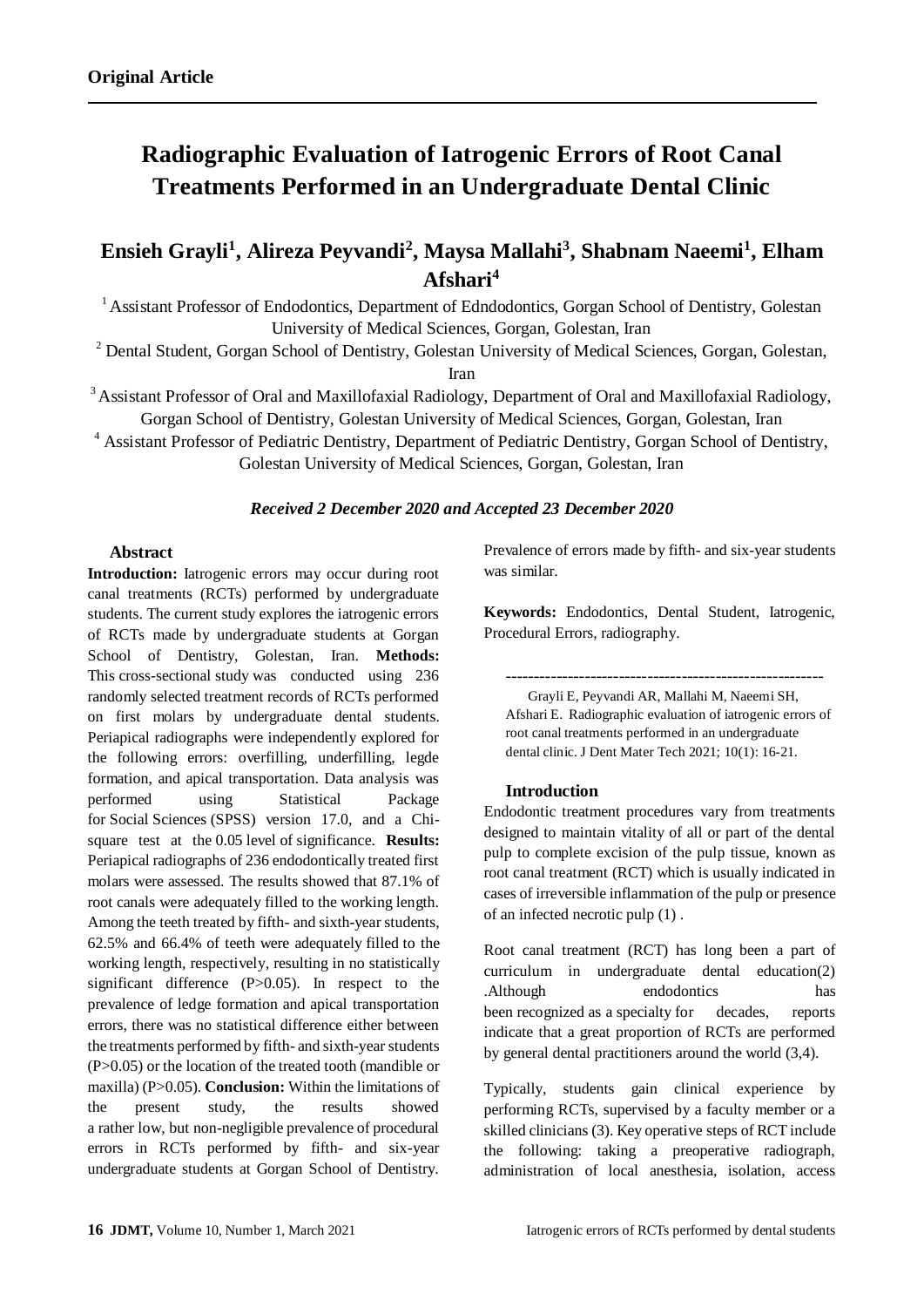cavity preparation, determination of working length (WL), instrumentation of the root canal system, irrigation, and filling of the root canal system (5).

When performing RCTs, iatrogenic errors may occur in any of the mentioned steps either by an experienced clinician or a dental student, which might lead to the failure of treatment or even tooth loss. Fortunately, these errors are often preventable (6).

When graduated, dentist might repeat systematic iatrogenic errors of RCT procedure, turning them into habits. Even if noticed, such errors are less prone to correction through continuing education programs (7). Therefore, it is essential to point out the most frequent errors made by dental students in order to put more emphasis on teaching the knowledge and skills needed to prevent such errors, before they turn into unfavorable habits. Therefore, the current study is performed to explore the iatrogenic errors of root canal treatment procedure made by undergraduate students at Gorgan School of Dentistry, Golestan, Iran.

## **Materials and Methods**

This cross sectional study was conducted using 236 randomly selected treatment records of RCTs performed by fifth- and sixth-year undergraduate dental students at Gorgan School of Dentistry during 2017-2018 academic year. The study protocol was approved by the ethics committee and vice chancellery for research and technology of Golestan university of medical sciences (approval code: 110291). Informed consent to use clinical data for scientific purposes is routinely obtained from the patients treated in the dental school. Sample size was calculated based on the data from a previous similar study performed by Haji-Hassani et al. (14) using Cochran's formula with 95% confidence level,  $\alpha$  = 0.05, 66% prevalence of students' errors, and error margin  $= 0.06$ .

Inclusion criteria were permanent maxillary and mandibular first molars, having the standard four Parallel profile radiographs (initial, working length, master cone and post-treatment), radiographs with diagnostic value, and complete root formation at the time of treatment. Exclusion criteria were missing any of the standard four radiographs, having radiographs of poor diagnostic value, root canal calcification, incomplete root formation, internal or external root resorption, and endodontic–periodontal lesions.

All teeth were prepared using conventional stainlesssteel hand K-files and root canals were irrigated with 2.5% sodium hypochlorite. Standard lateral

condensation technique was used to fill the root canal with gutta-percha (Meta Biomed Co. Ltd, Korea) and AH26 sealer (Dentsply, DeTrey, Germany).

Periapical radiographs were independently explored by a final year dental student and an endodontist, for the following errors: overfilling, underfilling, ledge formation, and apical transportation. Findings were compared and a consensus was reached. In case of any disagreement, a third clinician was consulted.

Length of root canal filling was categorized as follows:

- Adequate filling: Root canal filling material ending at the radiographic apex or presence of a gap distance less than 2 mm between the end of the filling material and the radiographic apex
- Overfilling: Root canal filling material ending beyond the radiographic apex
- Underfilling: Presence of a gap distance of 2 mm or more between the end of the filling material and the radiographic apex

Length of filling was recorded for each root canal separately, and also a filling length status was reported for each tooth as a unit. If a tooth had roots categorized differently, a consensus was made to record the most significant error.

The ledge formation error was defined as deviation of the filling material from the path which was determined by WL radiograph, while the filling is at least 1 mm shorter than the WL, and apical transportation was defined as placement of the filling material, outside the curve of the root canal at the apical third (8).

Presence or absence of ledge formation and apical transportation was recorded for each tooth.

Data analysis was performed using Statistical Package for Social Sciences (SPSS) version 17.0 (SPSS Inc., Chicago, IL, USA), and a Chi-square test at the 0.05 level of significance was utilized.

## **Results**

Records of 236 endodontically treated first molars, including 96 (40.7%) maxillary molars and 140 (59.3%) mandibular molars were reviewed. Eight teeth (3.4%) had four root canals and 228 (96.6%%) had three root canals, so a total of 716 root canals was included. Ninetysix (40.7%) teeth were treated by fifth-year undergraduate students and 140 (59.3%) were treated by sixth-year students.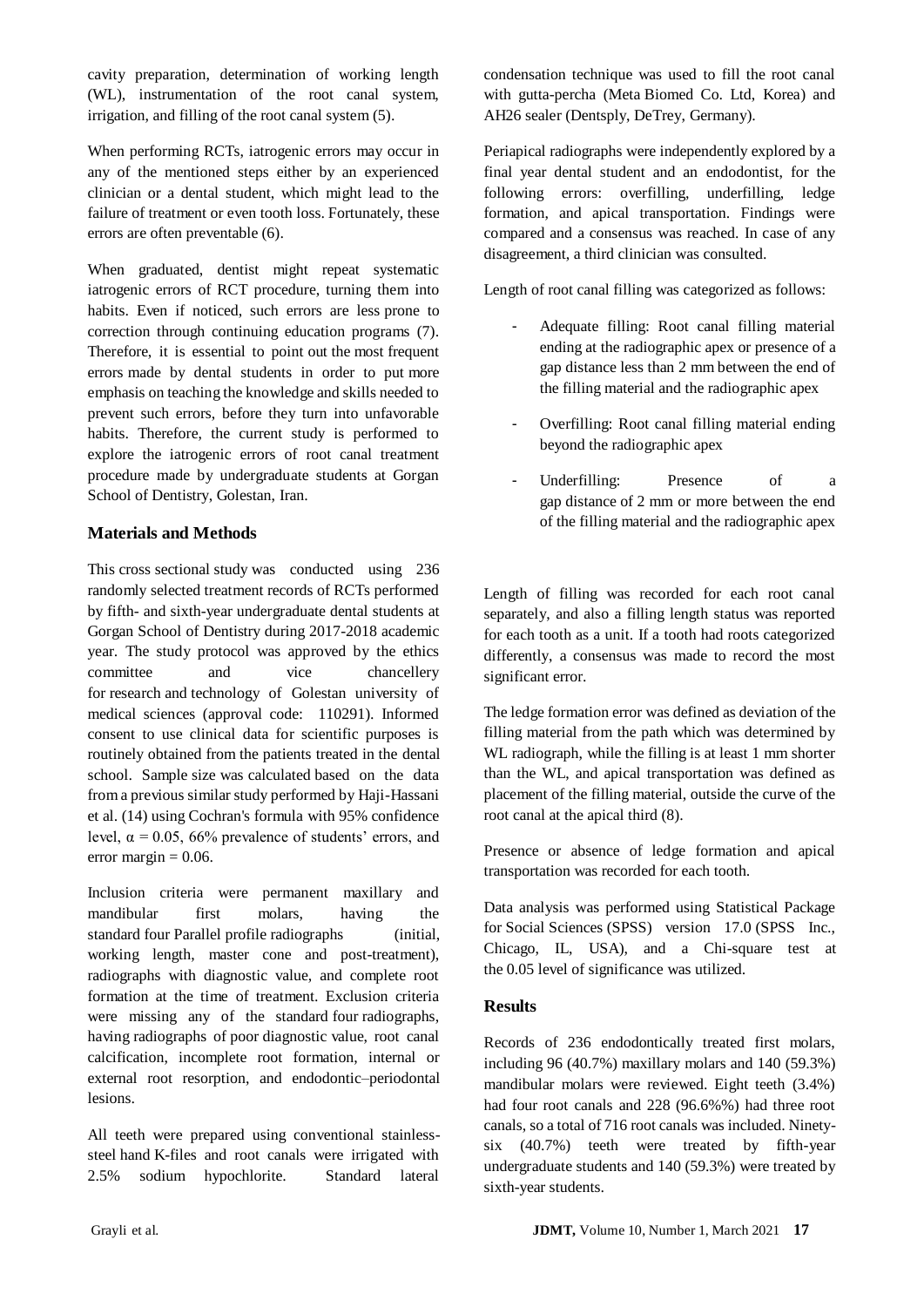The results showed that 87.1% of root canals (64.8% of teeth) were adequately filled to the working length, while underfilling and overfilling errors were seen in 9.21% (24.6% of teeth) and 3.77% of root canals (10.6% of teeth), respectively. Prevalence of adequate filling showed statistically significant difference in mandibular and maxillary molars, with a lower frequency in the latter  $P = 0.012$ , while overfilling ( $P = 0.115$ ) and underfilling  $(P = 0.058)$  errors were not significantly different between arches (Tables I and II).

Table I: Distribution of treated root canals according to filling length

| N (% of treated root canals) |
|------------------------------|
| 27(3.77%)                    |
| 66(9.21%)                    |
| $624(87.1\%)$                |
| 716(100%)                    |
|                              |

Table II: Distribution of treated teeth with filling length errors, according to student's academic year ( $5<sup>th</sup>$ ,  $6<sup>th</sup>$ ) and tooth location (mandible, maxilla)

|                         | N (% of total treated teeth) |                          |                       |                  |                  |               |              |
|-------------------------|------------------------------|--------------------------|-----------------------|------------------|------------------|---------------|--------------|
| Radiographic<br>finding |                              | Student's Academic level | <b>Tooth</b> location |                  |                  | Total         |              |
|                         | $5th$ year                   | $6th$ year               | P-value               | maxilla          | mandible         | $P-$<br>value | Teeth        |
| adequate                | 60<br>$(25.4\%)$             | 93<br>$(39.4\%)$         | 153<br>$(64.8\%)$     | 63<br>$(26.6\%)$ | 90<br>$(38.1\%)$ | 0.012         | 153 (64.8%)  |
| Overfilling             | $9(3.8\%)$                   | 16(6.7%)                 | P > 0.05              | $9(3.8\%)$       | $16(6.7\%)$      | 0.115         | $25(10.6\%)$ |
| Underfilling            | 27(11.4%)                    | $31(13.1\%)$             | P > 0.05              | 24(10.1%)        | 34(14.4%)        | 0.058         | 58(24.6%)    |

Among the teeth treated by fifth- and sixth-year students, 60 (62.5%) and 93 (66.4%) teeth were adequately filled to the working length, respectively, showing no statistically significant difference (P>0.05). While underfilling was seen in 27(28.1%) of the teeth treated by fifth-year students and 31 (22.14%) of the teeth treated by sixth-year students, and overfilling was reported in 9(9.3%) and 16(11.4%) of the teeth treated by fifth- and six-year students, respectively. Distribution of filling length was not statistically different in fifth- and sixth-year students (P>0.05) (Tables II and III). Considering the prevalence of ledge formation and apical transportation errors, there was no statistical difference either between the treatments performed by fifth- and sixth-year students  $(P>0.05)$  or the location of teeth (mandible or maxilla) (P>0.05) (Table IV).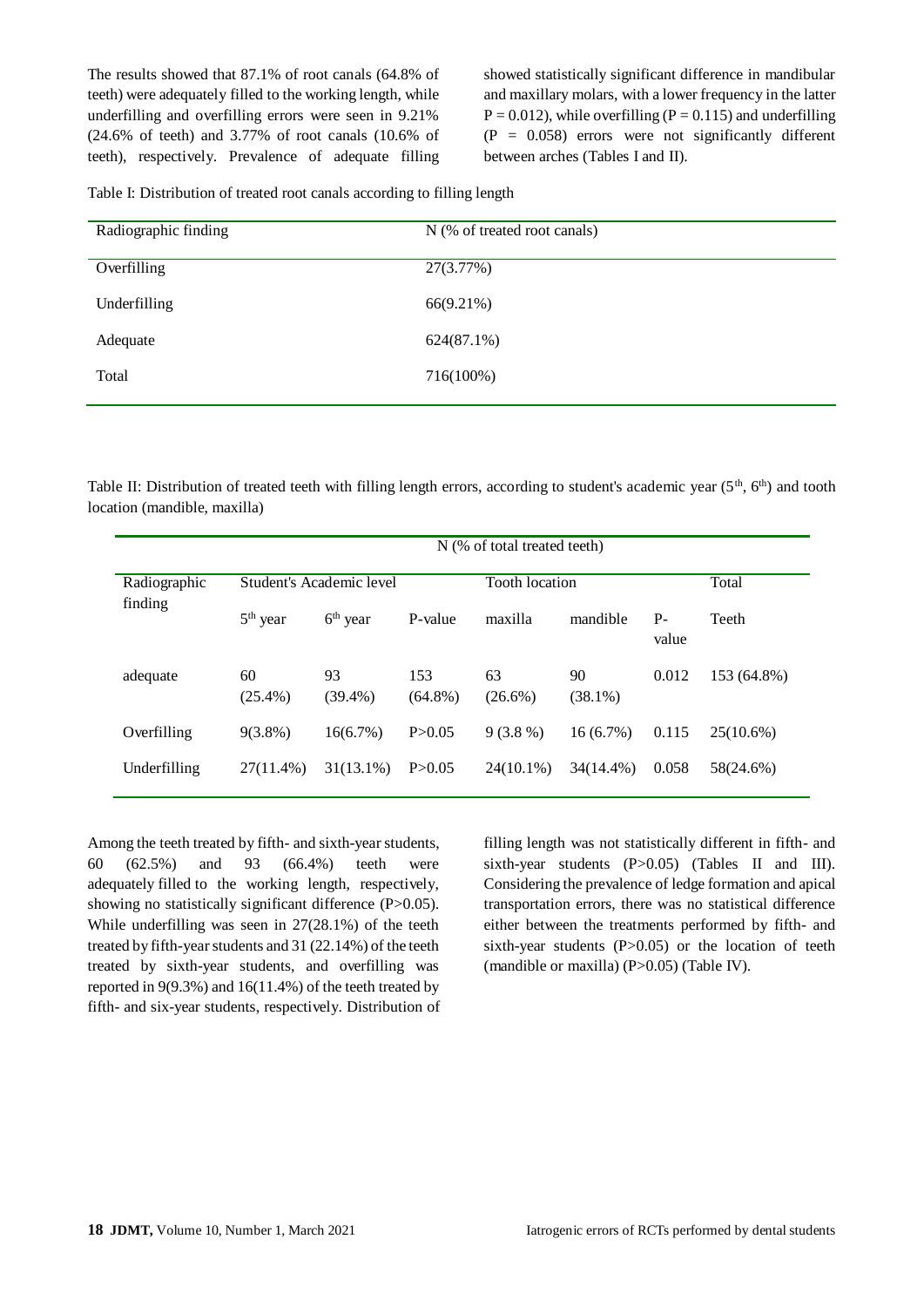| Radiographic findings | Student's Academic level |             |         | <b>Tooth</b> location |             |         |
|-----------------------|--------------------------|-------------|---------|-----------------------|-------------|---------|
|                       | $5th$ year               | $6th$ year  | P-value | maxilla               | mandible    | P-value |
| Ledge formation       | $3(1.2\%)$               | $5(2.1\%)$  | 1.000   | $5(2.1\%)$            | $3(1.2\%)$  | 0.276   |
| Apical transportation | $17(7.2\%)$              | $18(7.6\%)$ | 0.353   | $15(6.3\%)$           | $20(8.4\%)$ | 0.853   |

Table III: Distribution of treated teeth with ledge formation or apical transportation errors, according to student's academic year  $(5<sup>th</sup>, 6<sup>th</sup>)$  and tooth location (mandible, maxilla)

Table IV: Distribution of filling length errors, ledge formation, and apical transportation, according to student's academic year  $(5<sup>th</sup>, 6<sup>th</sup>)$ 

| Radiographic findings | Student's Academic level |                                 |                          |  |  |
|-----------------------|--------------------------|---------------------------------|--------------------------|--|--|
|                       | $5th$ year               | $\overline{6}^{\text{th}}$ year | P-value                  |  |  |
| Ledge formation       | $3(3.1\%)$               | 5(3.57%)                        | 1.000                    |  |  |
| Apical transportation | 17(17.7%)                | $18(12.8\%)$                    | 0.353                    |  |  |
| Overfilling           | $9(9.3\%)$               | $16(11.4\%)$                    | P > 0.05                 |  |  |
| Underfilling          | $27(28.1\%)$             | $31(22.1\%)$                    | P > 0.05                 |  |  |
| Total                 | 96 (100%)                | 140 (100%)                      | $\overline{\phantom{0}}$ |  |  |
|                       |                          |                                 |                          |  |  |

# **Discussion**

Supervised clinical practice including root canal therapy which is performed by undergraduate dental students is essential in acquisition of necessary clinical skills (2,9).

The current study is performed to assess the iatrogenic errors of root canal treatment procedure made by undergraduate students at Gorgan School of Dentistry, Golestan, Iran.

In the present study, 87.1% of root canals were adequately filled to the working length, which is similar to the results reported by Saatchi et al (10). and Motamedi et al. (11), and higher than the results reported in some other studies (12-18). The difference might be explained by the following reasons: difference in assessment methods (eg, using magnifying lens to detect errors) (13), incorporating the bisecting angle rather than parallel profile radiographs (10), using digital imaging rather than conventional radiographic images (11), different inclusion criteria (e.g. including all types of teeth rather than only first molars) (11,13-15), incorporating different definitions for the errors (e.g. categorizing tip-to –tip fillings different from overfilling,

or setting a 1.5 mm distance as a cut-off point for filling length rather than 2 mm), and different root filling techniques (e.g. step-back rather than lateral condensation) (16).

In the current study, prevalence of adequate filling showed statistically significant difference in mandibular and maxillary molars, with a lower frequency in the latter, which is in consistency with the results from the study performed by Haji-Hassani et al., Moradi et al., Saatchi et al., and Motamedi et al. (10,11,13,14). These results suggest that students have more difficulty in achieving the adequate filling length for maxillary rather mandibular molars. Possible explanations include: more difficult access to the upper teeth, a higher dependence on indirect vision (i.e. using a dental mirror), and superimposition of the anatomic structures which makes the upper periapical radiographs less useful in deciding the accurate WL.

About 62% of the teeth treated by fifth-year students and 66% of teeth by sixth-year students were adequately filled to the working length which is comparable to the results reported by Saatchi et al. In both studies, RCTs performed by fifth-year students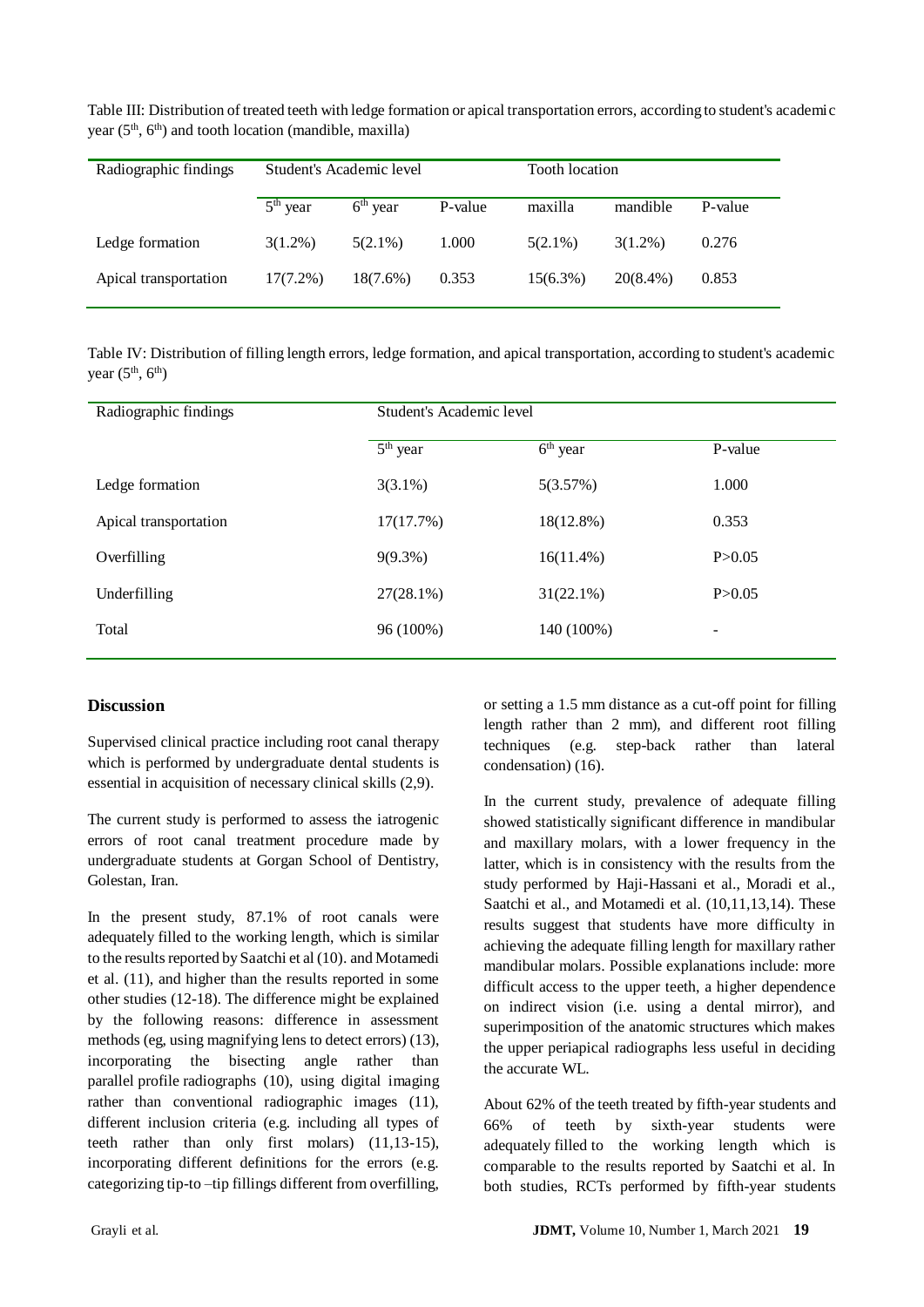included more filling length errors than treatments performed by sixth-year students, although the difference was statistically significant in Saatchi et al.'s study and not significant in the present study (10). Similarity of prevalence of errors in fifth- and six-year students suggests that more effort should be concentrated on elimination of errors with moving to senior academic year.

The prevalence of ledge formation error reported in the current study was 1.2% and 2.1% in RCTs performed by fifth- and sixth-year students, respectively, with no statistical difference according to students' academic year, which is in consistency with the results reported by Saatchi et al., (10) while Balto et al. reported a higher prevalence of ledge formation in treatments performed by fifths year students (12).

The total number of ledge formations reported in the current study was lower than the other studies (10,12,14). The difference can be explained by the fact that in case of ledge formation, students were instructed to bypass the ledge and reach the adequate WL, making the case no longer compatible with the established definition of ledge formation (deviation of the filling material from the path which was determined by WL radiograph, while the filling is at least 1 mm shorter than the WL).

Ledge formation was seen in both maxillary and mandibular molars with no statistical difference in the prevalence  $(P>0.05)$ , which is similar to the findings of Haji-Hassani et al. (14). There was also no statistical difference between the treatments performed by fifthand sixth-year students, regarding ledge formation (P>0.05), which is in consistency with the results reported by Balto et al. (12).

Prevalence of apical transportation was higher in mandibular teeth, although the difference was not statistically significant (P>0.05). Hendi et al. and Vukadinov et al. also reported a higher prevalence in mandibular rather than maxillary teeth (19,20).

Limitations of the present study were as follow: all procedural errors cannot be detected using 2-dimensional radiographs (21) and the study does not include all the errors which could be radiographically detected, probable personal variance in taking the radiographs, operator-dependent interpretation of the radiographs, a relatively small sample size, and the inherent limitations of the retrospective study design.

# **Conclusion**

Within the limitations of the present study, the results show a rather low, but non-negligible prevalence of procedural errors in RCTs performed by fifth- and sixyear undergraduate students at Gorgan School of Dentistry. The prevalence of errors made by fifth- and six-year students was similar.

## **Conflict of interest**

The authors state no conflict of interest

#### **Acknowledgments**

The authors would like to thank the staff and students of Gorgan School of Dentistry.

#### **References**

1. Patel S, Barnes JJ, editors. The principles of endodontics. 3rd ed. USA: Oxford University Press; 2019.

2. Qualtrough AJ, Dummer PM. Undergraduate endodontic teaching in the United Kingdom: an update. Int Endod J. 1997;30(4):234-239.

3. De Moor R, Hülsmann M, Kirkevang LL, Tanalp J, Whitworth J. Undergraduate curriculum guidelines for endodontology. Int Endod J. 2013;46(12):1105-1114.

4. Ravanshad S, Sahraei S, Khayat A. Survey of endodontic practice amongst Iranian dentists participating restorative dentistry congress in Shiraz, November 2007. Iran Endod J. 2008;2(4):135-142.

5. European Society of Endodontology. Quality guidelines for endodontic treatment: consensus report of the European Society of Endodontology. Int Endod J. 2006;39(12):921-930.

6. Lin LM, Rosenberg PA, Lin J. Do procedural errors cause endodontic treatment failure?. J Am Dent Assoc. 2005;136(2):187-193.

7. Cervero RM. Continuing professional education and behavioral change: A model for research and evaluation. J Contin Educ. 1985;16(3):85-88.

8. Kharouf N, Hemmerlé J, Haikel Y, Mancino D. Technical Quality of Root Canal Filling in Preclinical Training at Strasbourg University Using Two Teaching Protocols. Eur J Dent. 2019;13(4):521-526.

9. Fugill M. Teaching and learning in dental student clinical practice. Eur J Dent Educ. 2005;9(3):131-136.

10. Saatchi M, Mohammadi G, Sichani AV, Moshkforoush S. Technical quality of root canal